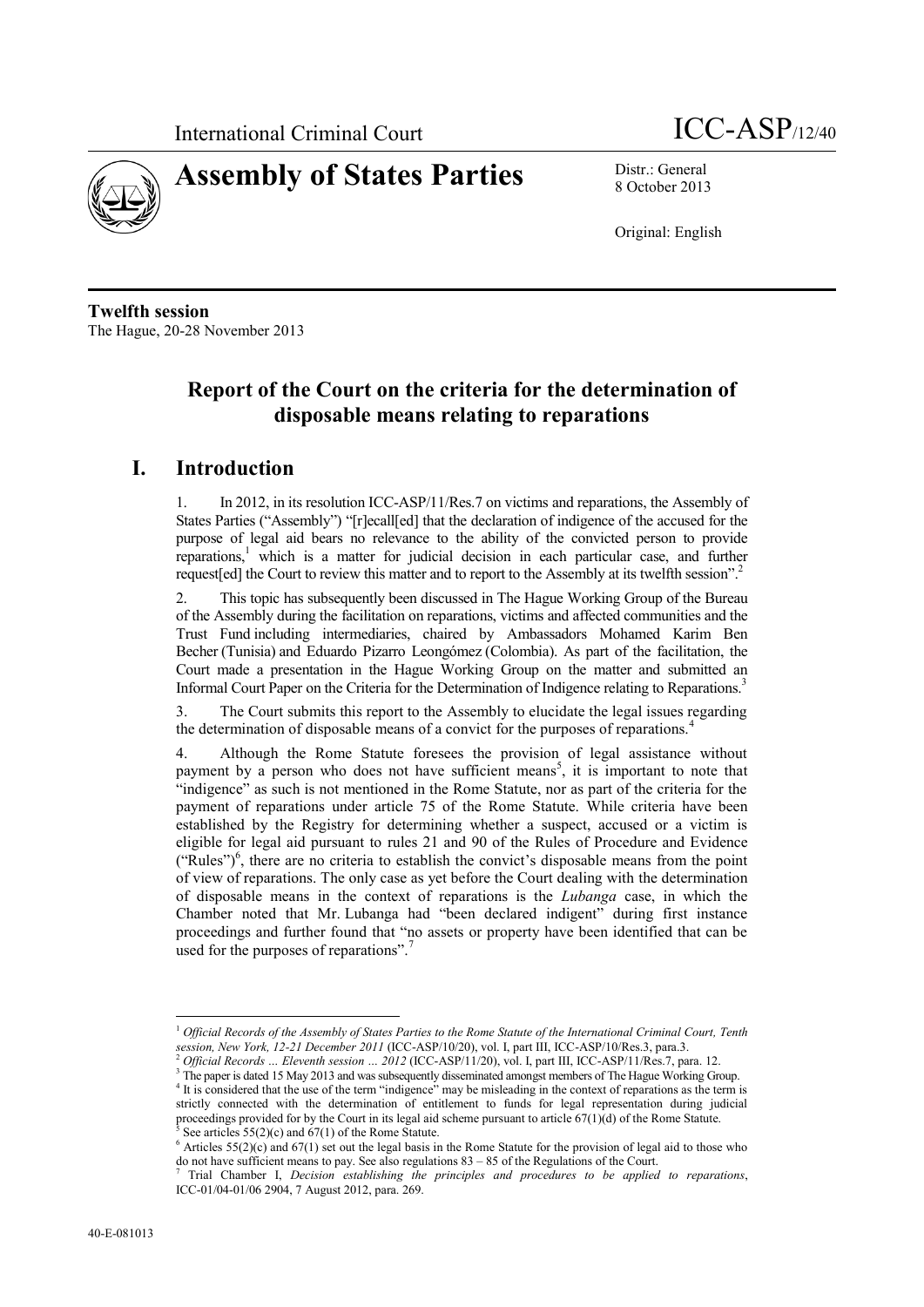## **II. Determination of indigence for the purpose of legal aid**

5. The Court's publicly funded legal aid system covers the costs of legal representation of indigent persons – those who lack sufficient means, in part or in whole, to assume such costs – and ensures that indigent beneficiaries receive resources to cover all the costs reasonably necessary for an effective and efficient legal representation as stipulated in regulation 83 of the Regulations of the Court ("Regulations") and as determined by the Registrar.

6. To be eligible for legal aid, the applicant must be found by the Registrar to be (fully or partially) indigent pursuant to his or her declaration of assets and further investigations by the Court into his or her assets, if necessary. The Registry has established parameters that classify at what point an applicant can be considered "indigent" as well as the relevant principles that apply. The principles reinforce the idea that the system should be based on objective criteria, should allow the applicants to meet their obligations to dependants and should be flexible and simple.<sup>8</sup> The criteria are based on an assessment of the cost of the proceedings during the different stages and the monthly disposable means of the applicant. These criteria have been reviewed on several occasions by the Court, the Committee on Budget and Finance and the States Parties.<sup>9</sup>

7. To determine an applicant's indigence for legal aid, the Registry calculates their monthly disposable means ("MDM") in accordance with regulation 84 of the Regulations. To calculate the MDM, the applicant's residence, furnishings and up to two motor vehicles are excluded, except for luxury items of extraordinary value. All other assets, including additional real estate, stocks, bonds, or bank accounts as well as assets transferred to another person for the purpose of concealment, will be included among the applicant's disposable means.<sup>10</sup> The MDM is calculated by subtracting the applicant's obligations from his/her assets. Where the MDM is higher than the monthly cost of legal representation for the most onerous phase of proceedings (i.e. trial), the applicant will be deemed not indigent. Where the MDM is less than or equal to zero, indigence will be recognised.<sup>11</sup> Partial indigence is also recognised where the MDM partially covers the cost of representation and the Court contributes the difference.

8. On the basis of this information, the Registrar makes an assessment on the application for legal aid and issues a decision as to the person's indigence. Decisions on the scope of legal aid (i.e. the extent of resources) are appealable before the relevant Chamber, which is the ultimate arbiter of the scope of legal aid assessed by the Registry.<sup>12</sup> Further, the Registrar's decision on payment of legal assistance to an applicant is subject to review by the Presidency pursuant to regulation 85(3) of the Regulations.

## **III. Determination of the convict's ability to provide reparations**

Article 75(2) of the Rome Statute stipulates that "[t]he Court may make an order directly against a convicted person specifying appropriate reparations to, or in respect of, victims, including restitution, compensation and rehabilitation. Where appropriate, the Court may order that the award for reparations be made through the Trust Fund provided for in article 79." Further, rule 98(1) of the Rules stipulates that "[i]ndividual awards for reparations shall be made directly against a convicted person."<sup>13</sup> The above provisions illustrate the importance of determining whether and to what extent a convicted person is able to render reparations to victims.

1

 $8$  Report on the operation of the Court's legal aid system and proposals for its amendments", (ICC-ASP/6/4), 31 May 2007.

<sup>&</sup>lt;sup>9</sup> See for example Interim report of the Court on legal aid: Alternative models for assessment of indigence, (ICC-ASP/8/4), 6 May 2009; the Report on the principles and criteria for the determination of indigence for the purposes of legal aid, **(**ICC-ASP/6/INF.1), 31 May 2007; and the Registry's Single Policy Document on the Court's Legal Aid System, CBF/20/5/Rev.1, 11 March 2013.

 $10$  See regulation 84(2) of the Regulations.

 $11$  Report on the principles and criteria for the determination of indigence for the purposes of legal aid, **(ICC-ASP/6/INF.1), 31 May 2007, page 5.**<br><sup>12</sup> See P. **12** Company 2007, page 5.

 $2$  See Regulation 83(4) of the Regulations.

<sup>&</sup>lt;sup>13</sup> Also paragraphs (2) and (3) of rule 98 of the Rules make it explicit that "the award for reparations is directed against a convicted person".